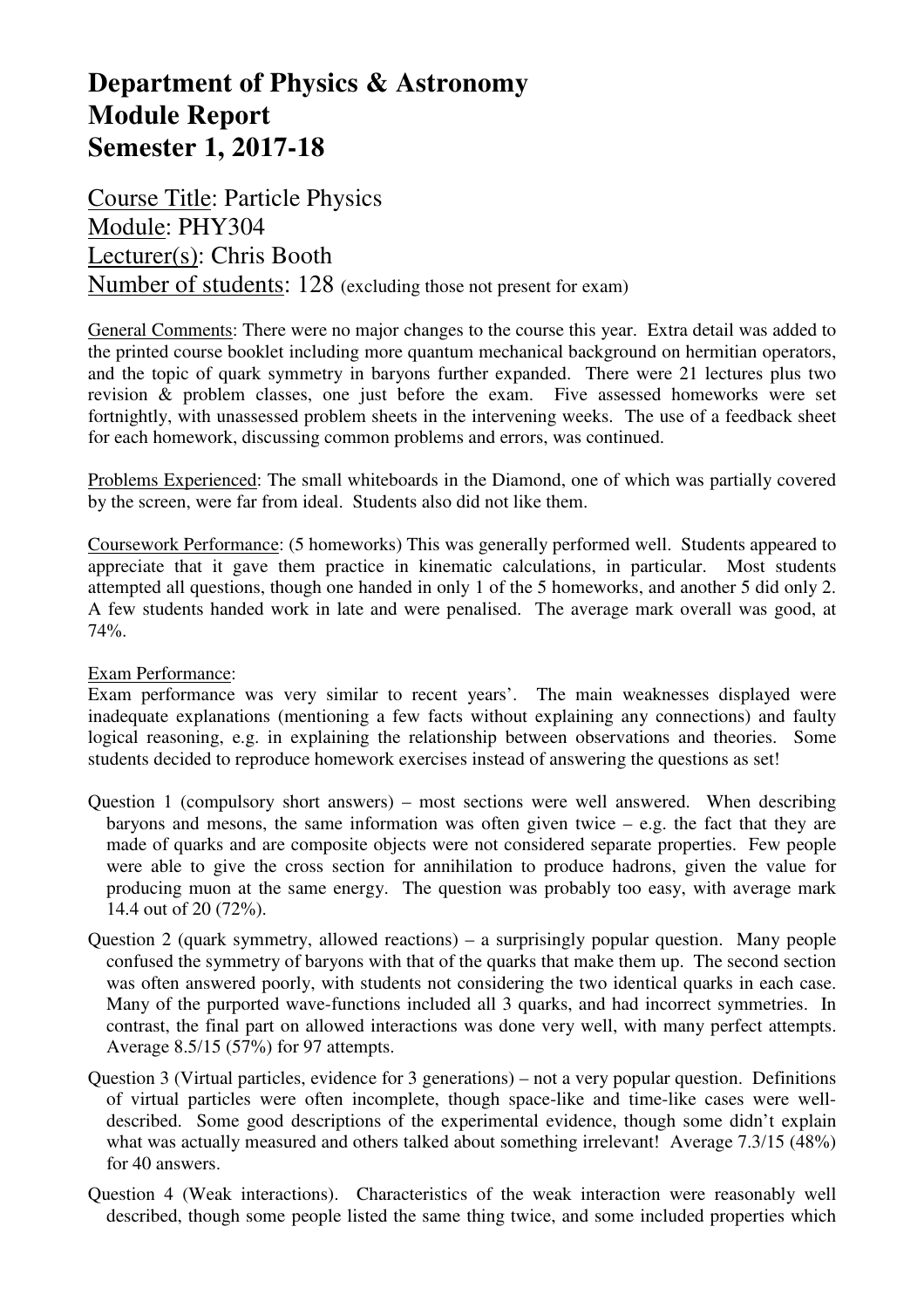were not directly observable (like the bosons being massive). The logic behind requiring boson exchange with massive particles was sketchy. Few people said how Ws were *first* produced and even fewer how they were observed. The kinematic calculation was generally done well, though some people made it extremely complicated. Average 8.0/15 (53%) for 56 answers.

Question 5 (Form factor). The bookwork part was done very well, and many people completed the calculation well. Some people did a 1-D integral, rather than a volume integral, to normalise the charge density. A number could not write down the linear expression, and a surprising number ignored the information in the question and just reproduced a homework calculation. (This earned no marks!) Average 8.4/15 (56%) for 63 answers.

**Overall** average 61.5% on exam, 63.3% including homeworks; 4 students failed; 45 first class marks.

Answers to numerical and similar questions

1 e) b quark has spin  $\frac{1}{2}$ , isospin 0, charge  $-\frac{1}{3}$  and b quantum number -1.

- 1 f) Ouark content  $u\overline{c}$ .
- 1g) Hadron cross section 40 nb.
- 1h) Gluons are massless, electrically neutral, spin 1 and carry composite colour (colour-anticolour).
- 1i) Weak interaction, as strangeness changes.
- 1j) Strong and electromagnetic interactions are invariant under C.
- 2c)i) Strong hadrons involved, all qu. nos. conserved.

 $2c$ )ii) Forbidden –  $\mu$  lepton number not conserved.

2c)iii) Weak – change of strangeness by 1 unit.

2c)iv) Forbidden – baryon number not conserved.

- 2c)v) Electromagnetic photons involved (all qu. nos. conserved).
- 2c)vi) Electromagnetic (electroweak at high energy). Charged leptons involved.

2c)vii) Strong – hadrons involved, all qu. nos. conserved.

2c)viii) Forbidden – change of strangeness by 2 units.

4 c) Energy of D was 3739 MeV.

$$
\text{5c)} \quad \text{F}(q) = \frac{12\hbar^3}{q^3 R^3} \left( 2\frac{\hbar}{qR} \left( 1 - \cos\frac{qR}{\hbar} \right) - \sin\frac{qR}{\hbar} \right).
$$

## Responses to Questionnaire comments

Satisfaction with the module is generally high, with many positive comments on the handout material, homeworks and feedback, and the support provided for individual questions, which is very gratifying. It is gratifying to know that many students found this an interesting topic.

As in previous years, there was a mixed response to the homeworks. Many found the programme of 5 problems to be a useful way to develop skills in solving questions on kinematics. Others felt there was too much work, though if you took on board the feedback and specimen answers from previous homeworks, each exercise should not have taken a lot of time. (It was disappointing to see that many marked homeworks were never collected.) Some people complained that the homeworks were not closely linked to lecture material. This was deliberate, and was advertised! After introductory material in early lectures, the homeworks were intended to be an almost self-contained course to teach a parallel aspect of the topic. (The Teaching Committee is looking into replacing the coursework with non-assessed but compulsory problems classes. If space can be found in the timetable, this is something I would support.)

The other area of complaint was the quality and size of the whiteboards in the Diamond. I agree with the criticism, and have passed this on to our timetable officer.